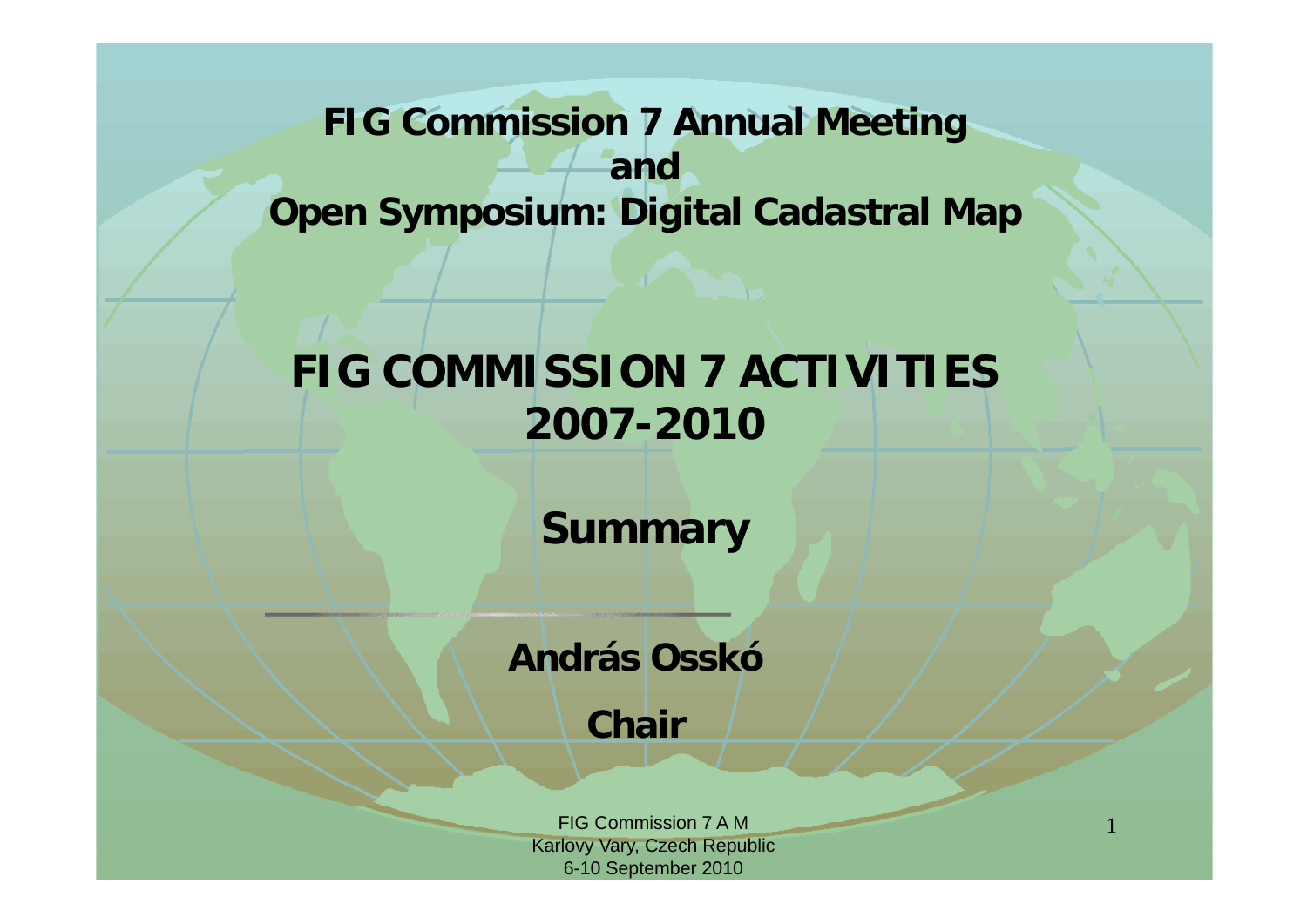#### **WORK PLAN 2007 - 2010**

#### **Mission:**

- **To provide a forum for enhancing and exchanging knowledge** about cadastre, land administration and land management worldwide
- **To encourage the development of pro poor land management** and land administration
- To promote the importance of development of sustainable land administration as the infrastructure for sustainable development to underpin economic growth
- **To promote the application of innovative and advanced** technology in cadastre and land administration
- To promote awareness of the role of surveyors in land administration matters to the public and among stakeholders.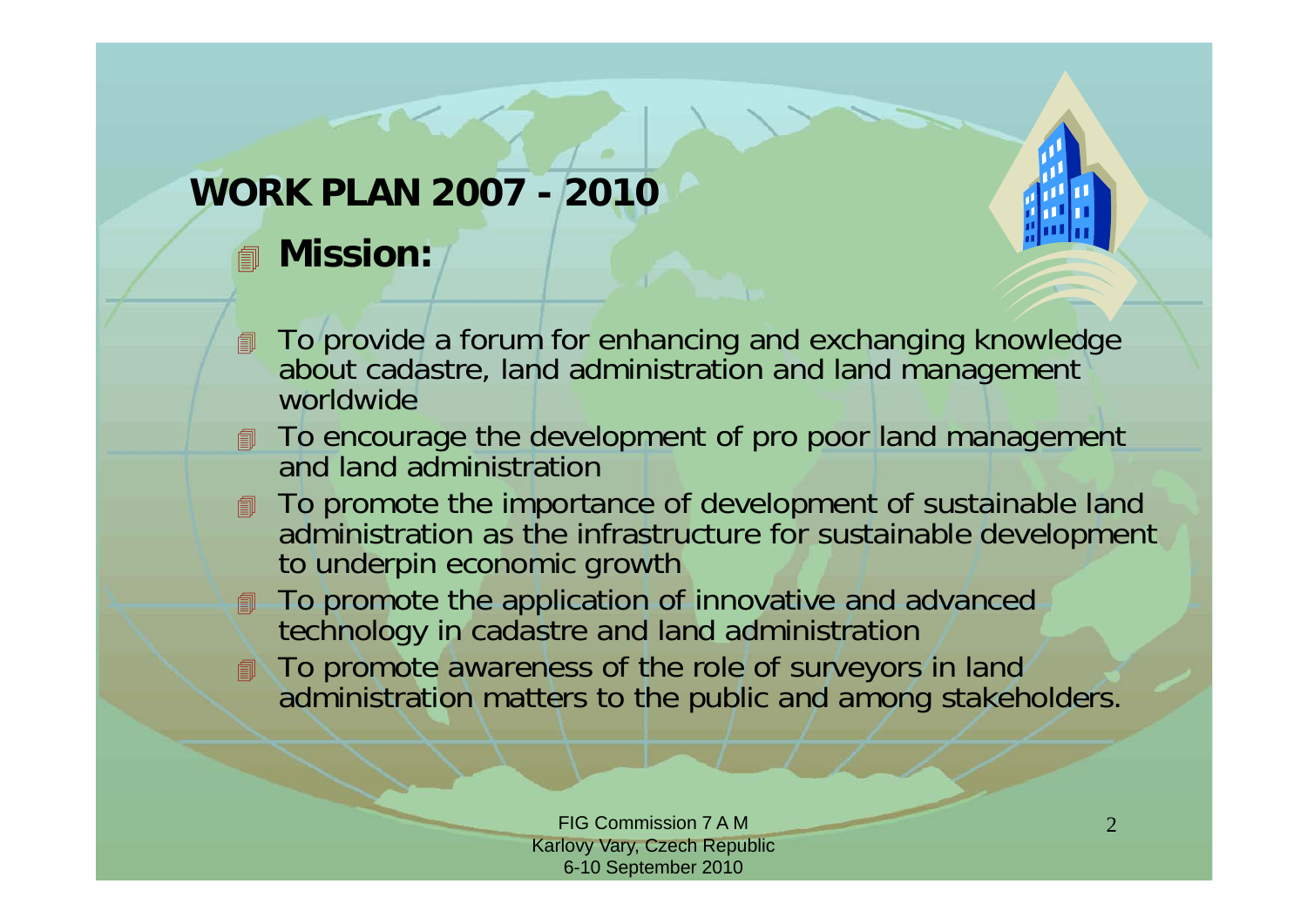#### **General**

Commission 7 established its concept of activities about 15 years ago. It is in line with the FIG long term professional strategy and selected topics to deal with

*●* Advanced cadastre

- $\mathscr P$  Developing land administration
- $\mathscr P$  Creating secure land tenure

 $\mathscr P$  Application of innovative, advanced technology in land administration.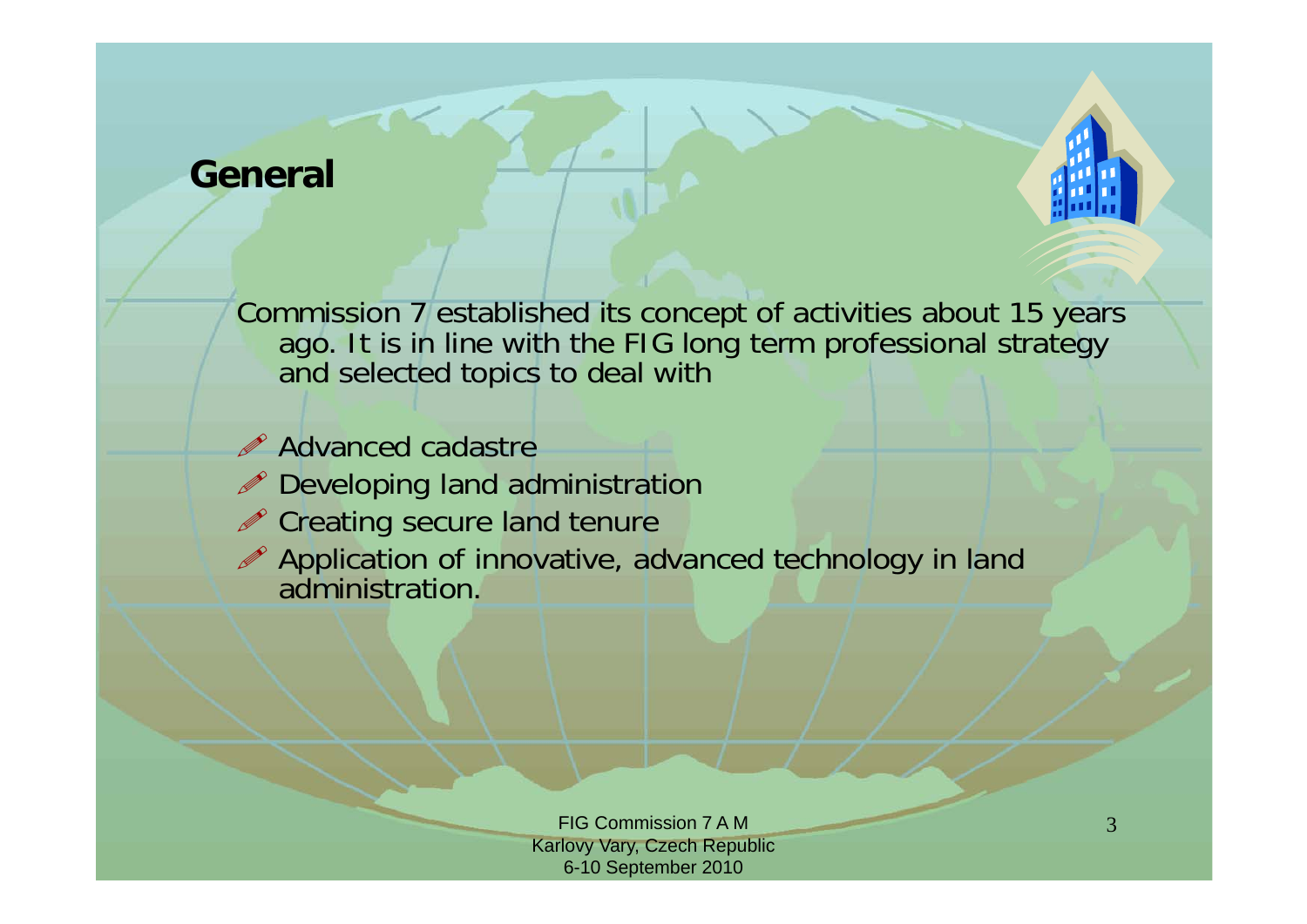## **Commission 7 Work Plan in relation to FIG Professional Strategy (1)**

Following the Commission 7 tradition, this Work Plan supports to achieve the following FIG goals:

- $\mathscr P$  To extend working cooperation with other FIG commissions
- $\mathscr P$  To continue and extend working relation with UN bodies, World Bank, agencies and other organizations
- $\mathscr P$  To contribute organizing joint workshops, events with UN and other external organizations
- $\mathscr P$  To contribute formulating the professional programme for FIG congresses and working weeks,
- $\mathscr P$  To support regional events, workshops to promote FIG activities in general and especially the new priorities of the land surveyor profession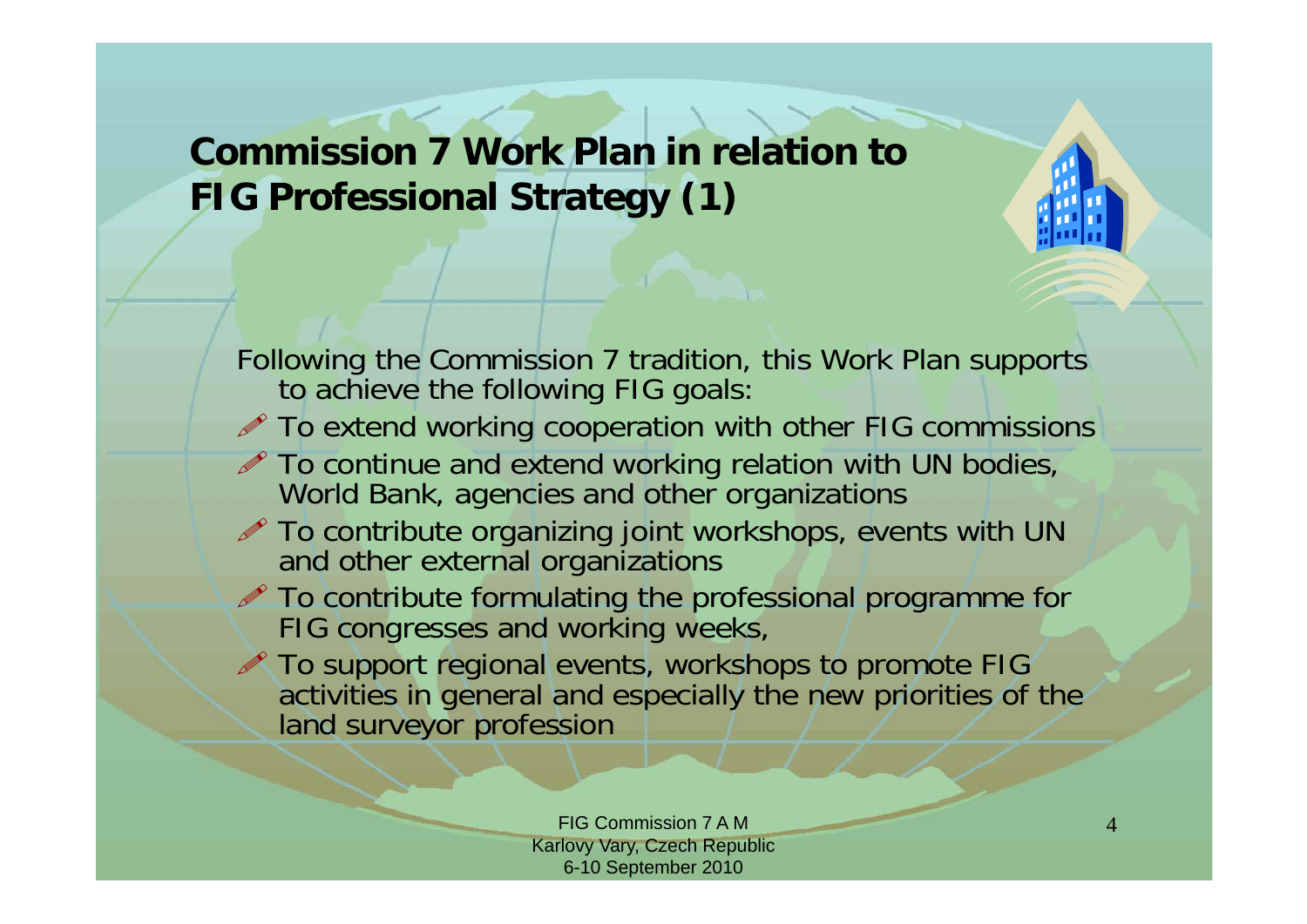### **Commission 7 Work Plan in relation to FIG Professional Strategy (2)**

- $\mathscr P$  To encourage national delegates, representatives to participate in FIG events and disseminate information to national associations and professionals
- $\mathscr P$  To support the publication of work results
- $\mathscr P$  To contribute to major FIG events, congresses and working weeks, following the traditions of FIG Commission 7
- $\mathscr P$  To encourage member associations and national delegates from Asia, Africa, Latin America and Eastern Europe to participate in Commission 7 and major FIG events.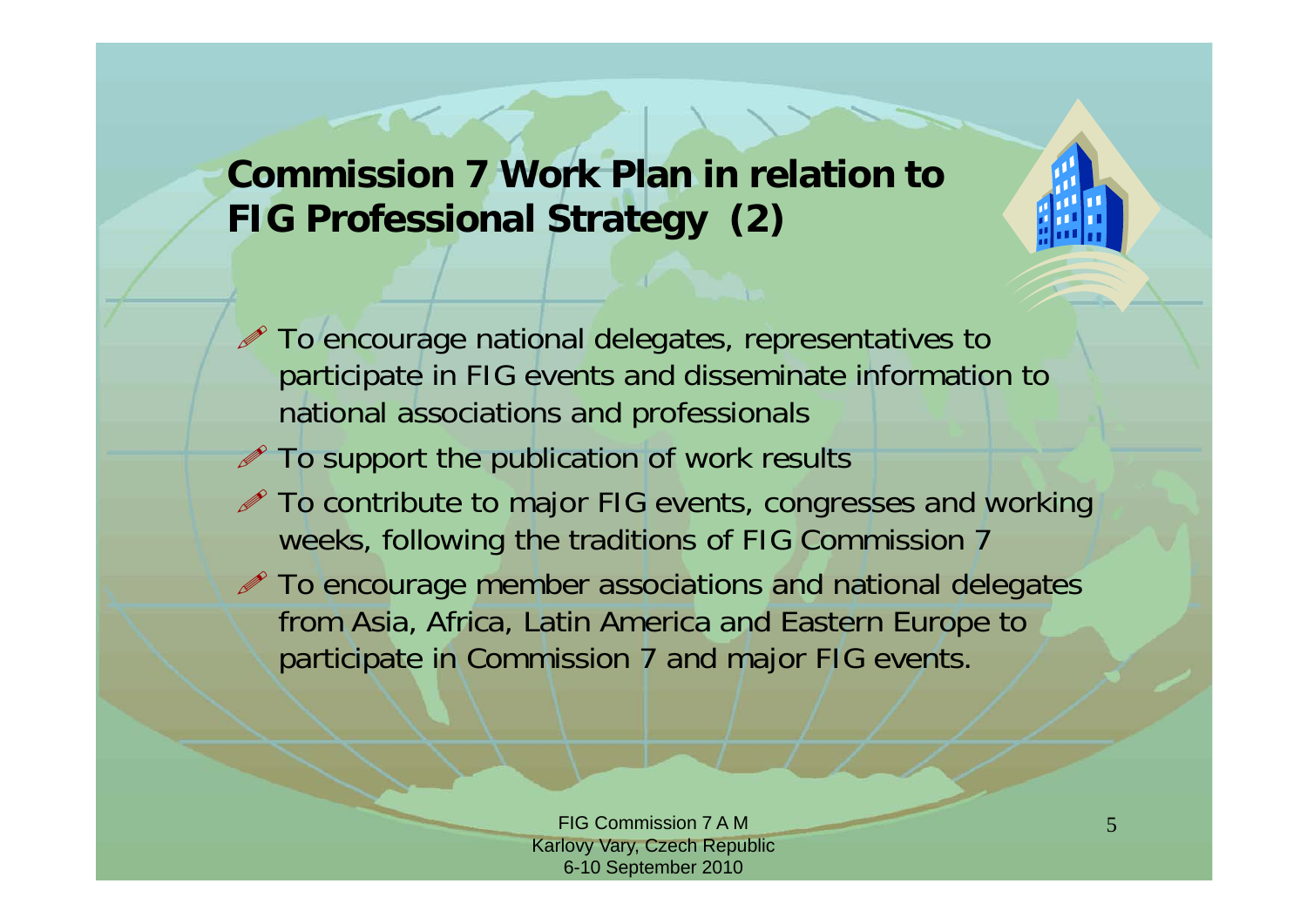## **Objectives (1)**

There are many fields of interest for Commission 7, related to land administration, cadastre and land management matters. To achieve realistic results in the 2007-2010 period, we had to prioritise the most important issues based on the Commission 7 activities during the past years, recent developments, challenges and priorities supported by UN and other professional organisations and NGOs.

Selected most important issues: Pro poor land management and land administration Sustainable land administration supporting good governance  $\mathscr P$  Land administration in post conflict areas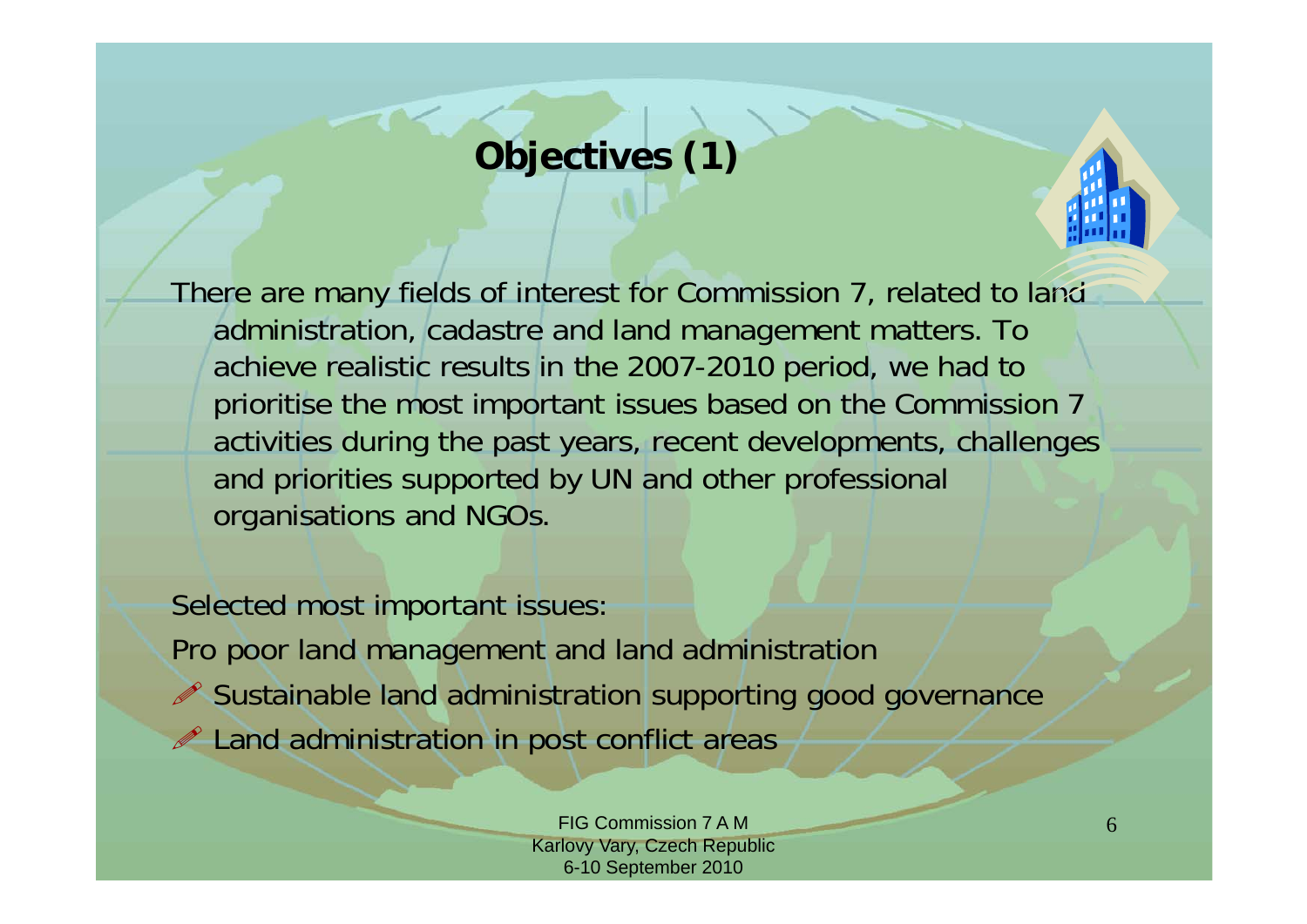## **Objectives (2)**

- Ø Disaster management and land administration
- Ø Economic land use and land use control
- $\mathscr P$  Land administration and land management in marine environment
- $\mathscr{P}$  Innovative technology and ICT support in land administration and land management
- $\mathscr P$  Institutional aspects for land administration and land management.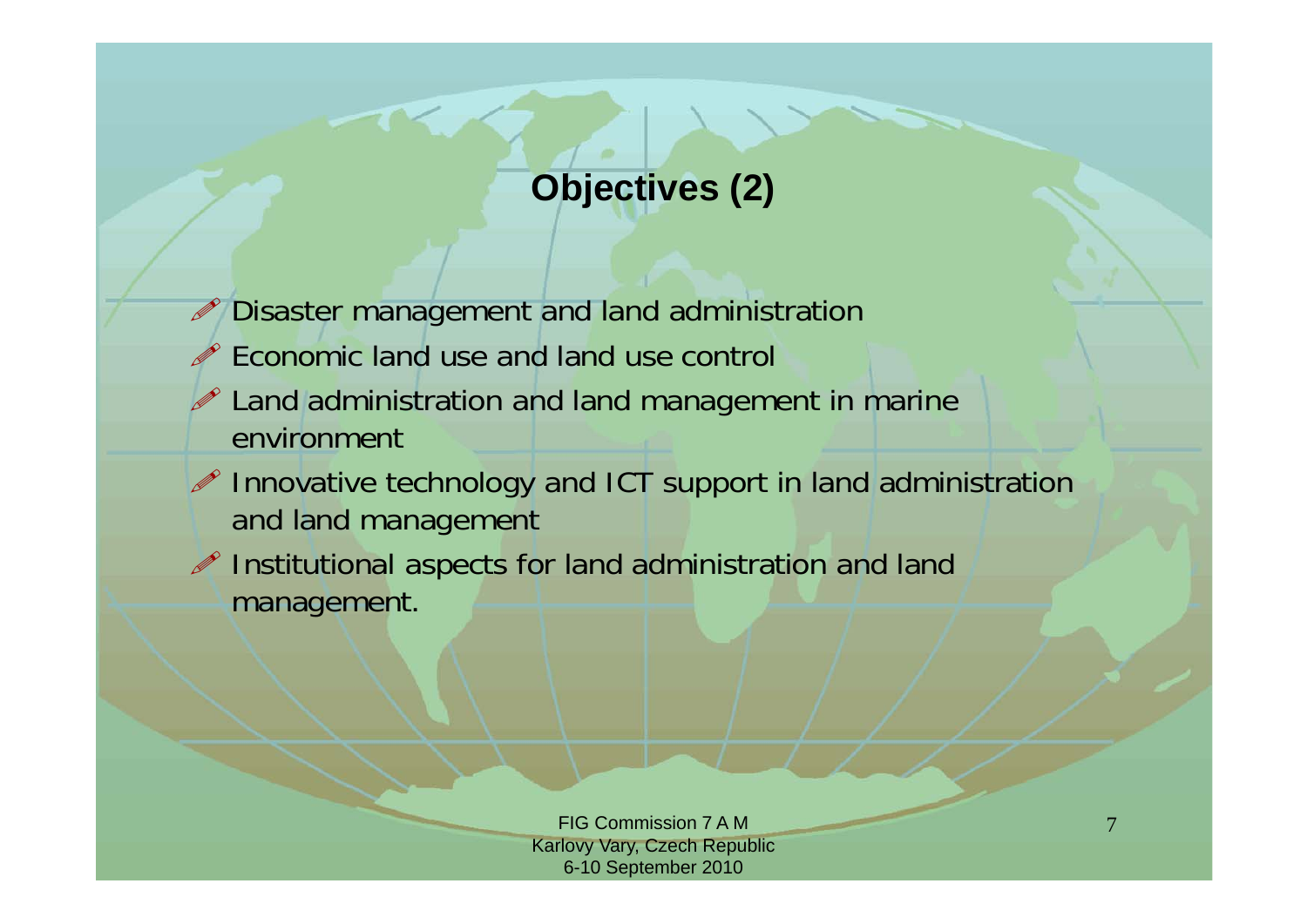## **Objectives (3)**

Commission 7 intends to address the selected issues in various ways within FIG and in cooperation with other organizations:

- Commission 7 Annual Meetings,
- *●* Commission 7 Working Groups
- $\mathscr P$  Presenting papers, lectures during FIG and joint events
- Working cooperation with other FIG commissions
- $\mathscr P$  Working relation with UN and other organizations
- Providing a documentation centre OICRF.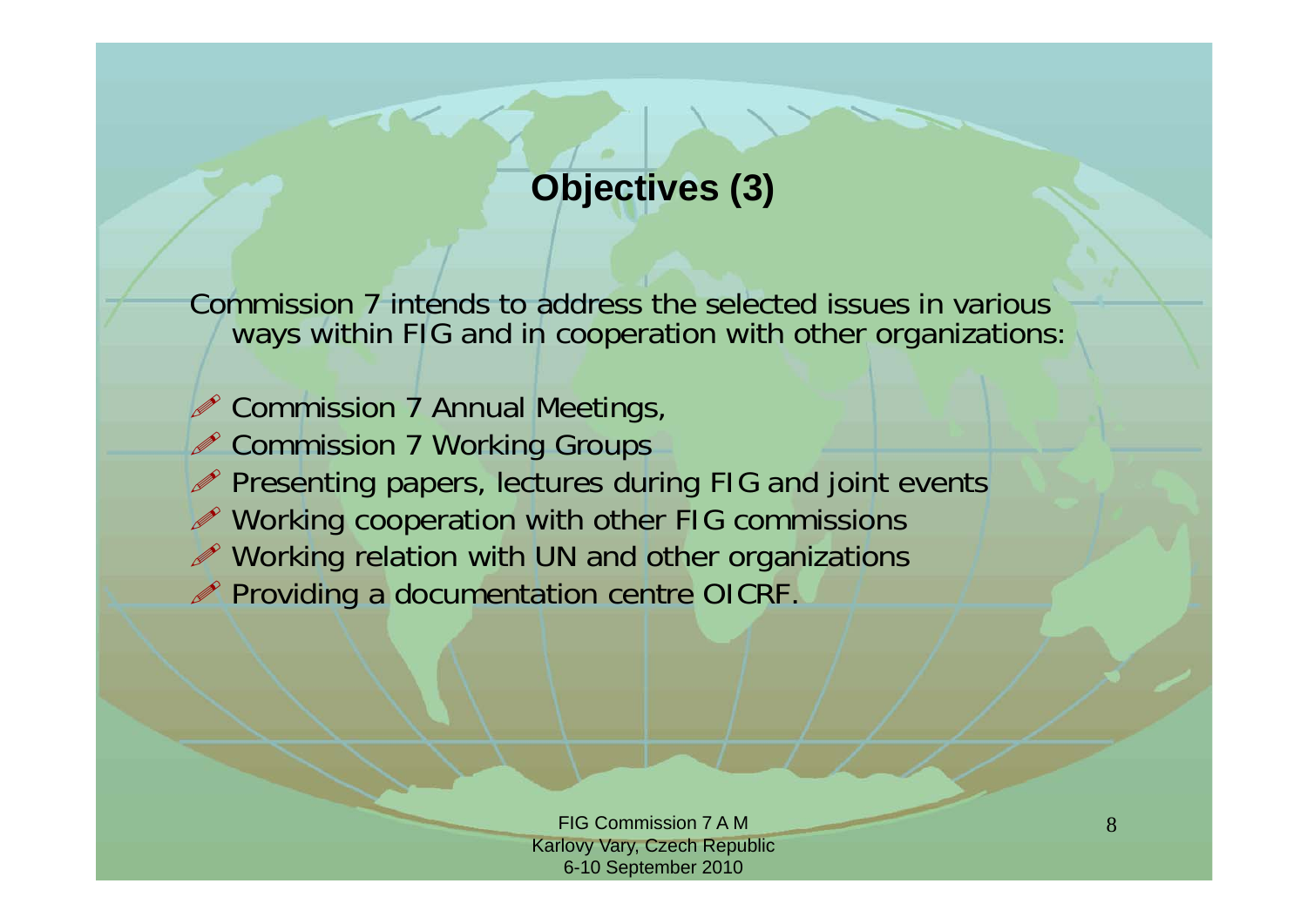#### **Communication**

The secretariat of the Commission 7 will maintain the FIG Commission 7 website and keep delegates, correspondents and friends informed primarily via e-mail.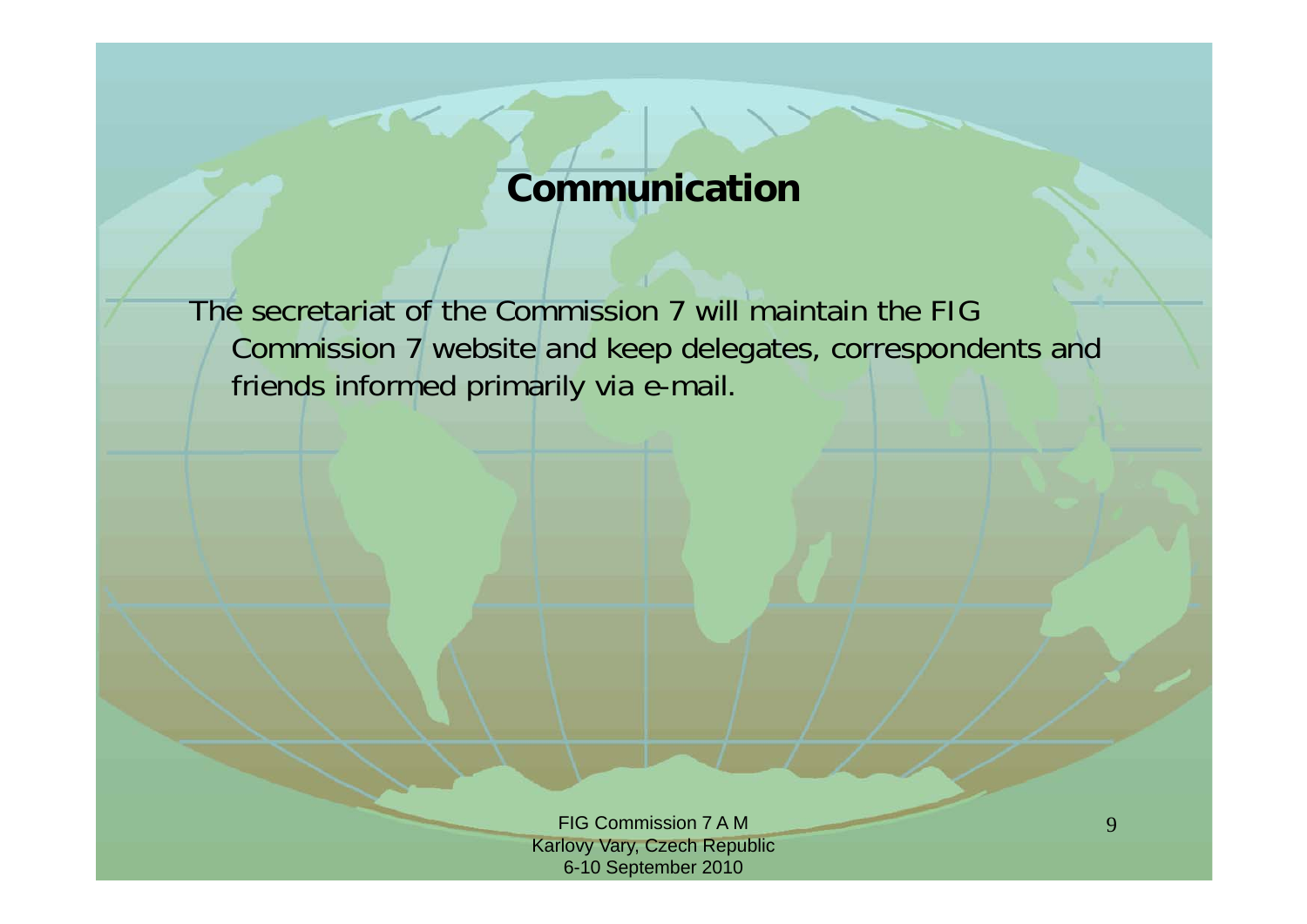### **ACHIEVEMENTS, 2007-2010**

#### **General**

Commission 7 has been the flagship of FIG since a long time:

- $\mathscr P$  During the 2007-2010 period, Commission 7 was the major contributor of FIG events, formulating programmes and presenting papers,
- $\mathscr P$  Commission 7 continued this tradition, based on the consensus of delegates for organizing Annual Meetings separately from major FIG events
- $\mathscr P$  Active cooperation with UN, WB and other organizations and participation in joint FIG/UN/WB events
- $\mathscr P$  The commission 7 secretariat informed delegates regularly primarily via e-mail, issuing newsletters and on the website.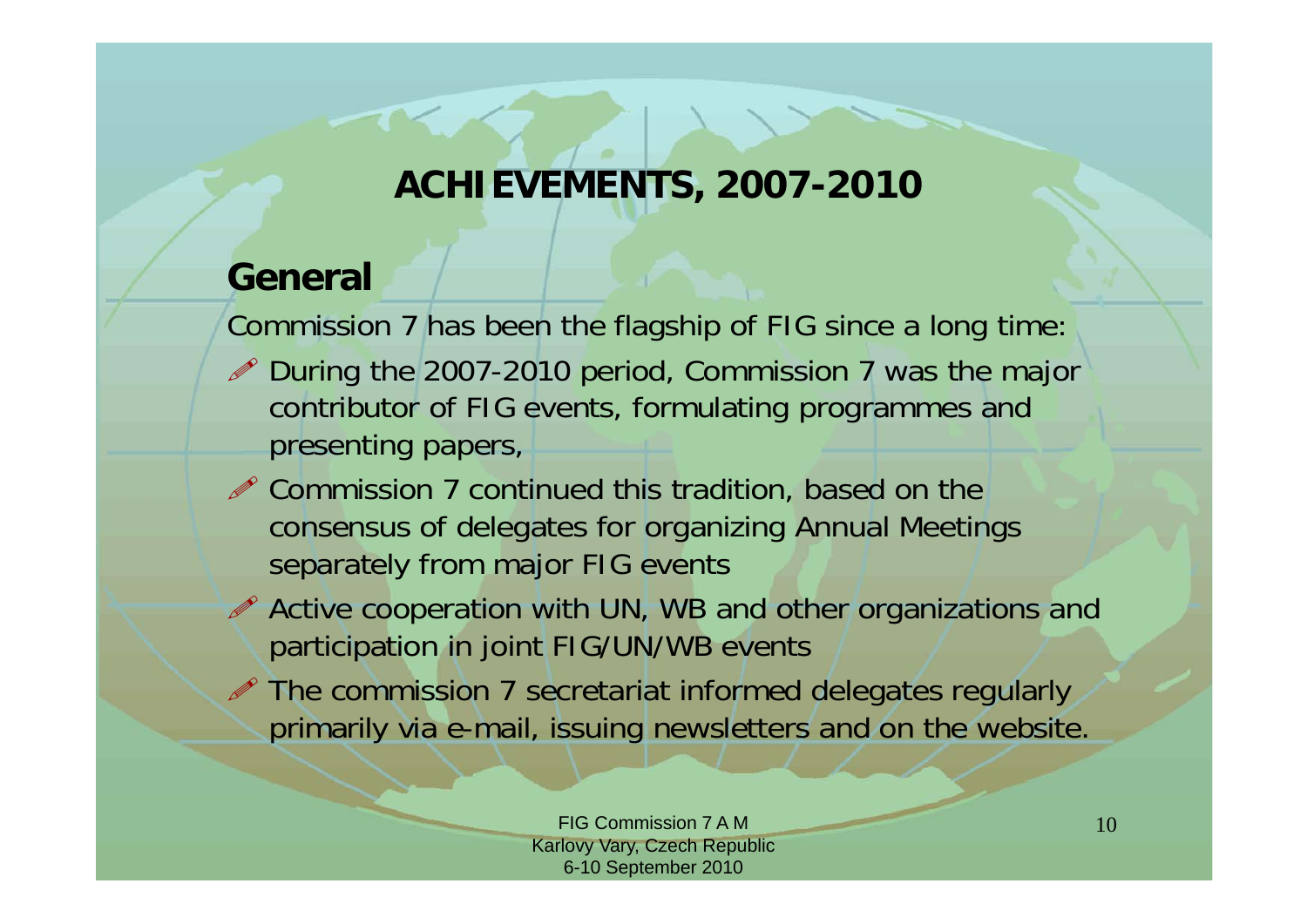#### **ACHIEVEMENTS, 2007-2010**

### **Annual Meetings (1)**

Commission 7 in cooperation with national member associations organized four annual meetings including international open symposium between 2007 and 2010:

- Seoul, South Korea 2007
- Verona, Italy 2008
- $\mathscr{P}$  Kuala Lumpur, Malaysia 2009
- Karlovy Vary, Czech Republic 2010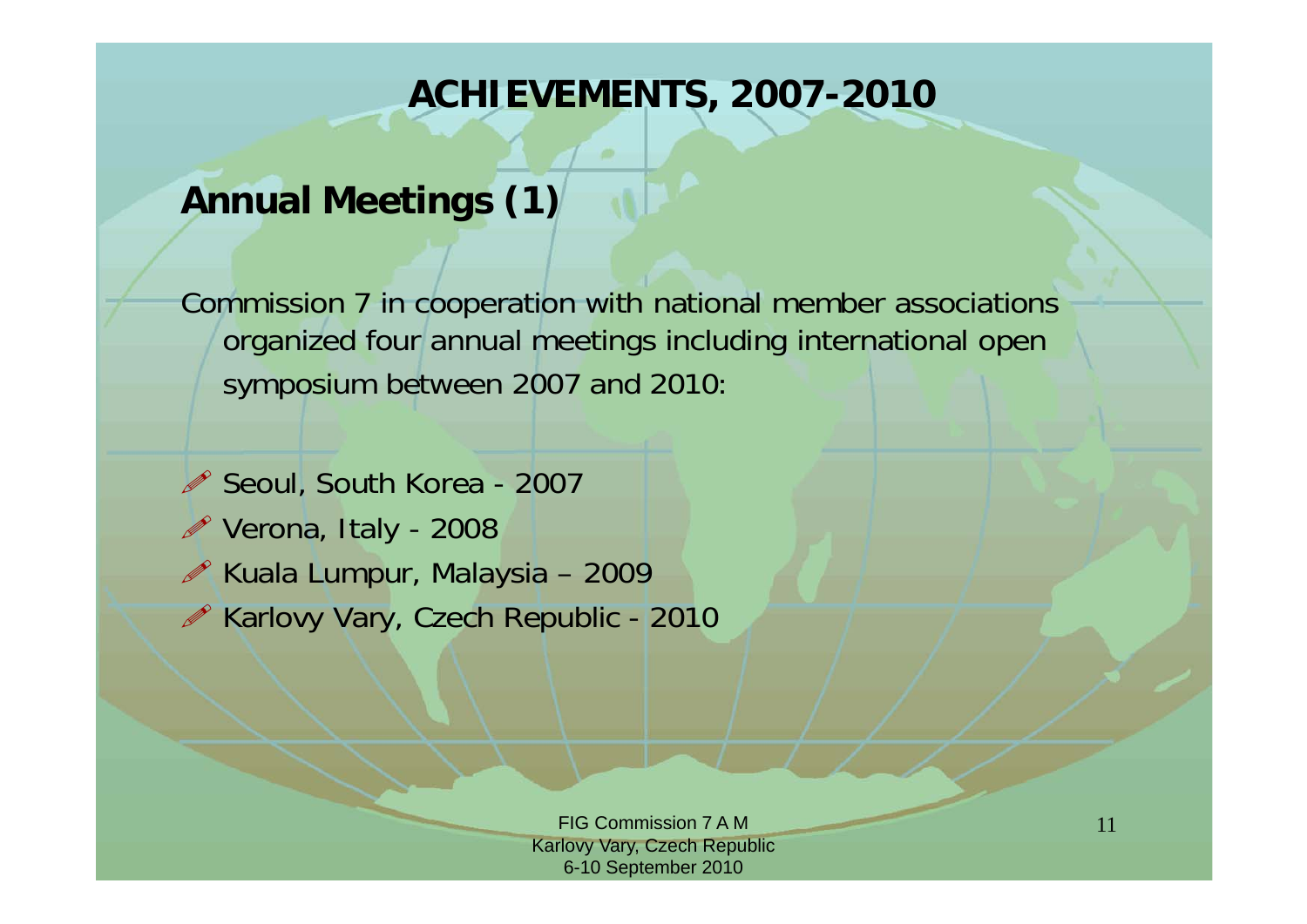#### **Annual Meetings (2)**

### **2007:**

**Seoul, South Korea - 18-23 May 2007 International Open Symposium "Good Practice in Cadastre and Land Administration"**

Co-organizer: Korean Cadastral Survey Corporation (KCSC) 40 participants from 16 countries

Open symposium with 500 Korean and international participants, 14 presentations

Cadastre Expo Opening ceremony, audience 3000 people, highranking politicians from the host and neighbouring countries. Chair of Commission 7 gave the Keynote paper.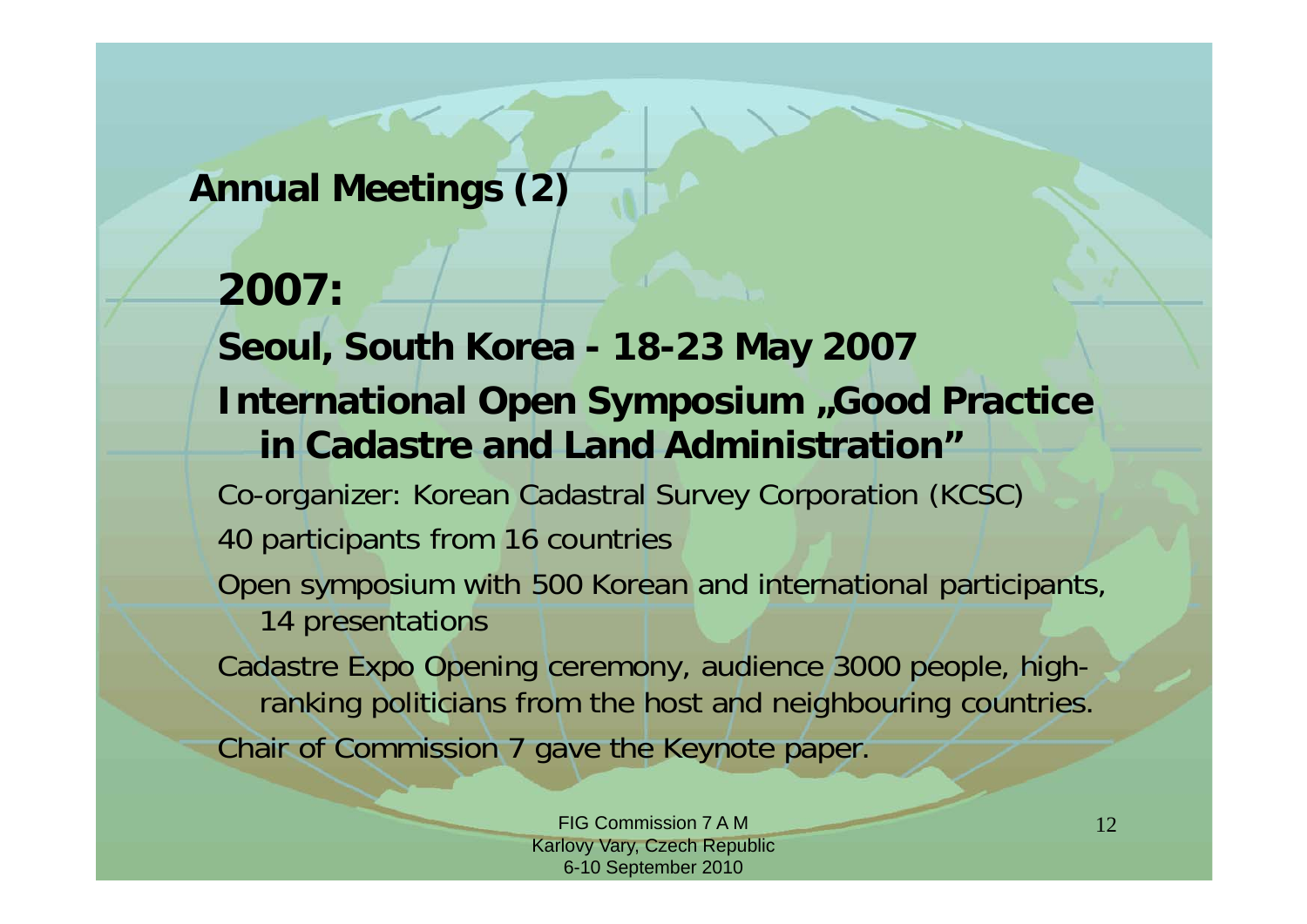#### **Annual Meetings (3)**

#### **2008:**

**Verona, Italy – 11-15 September International Open Symposium "Big works for the Defence of Territory"** Co-organizer: Italian Association of Land Surveyors (CNG) 51 participants from 24 countries International Open Symposium with 400 Italian professionals Keynote paper given by FIG President Stig Enemark Technical tour to VeniceJoint FIG-FAO Seminar on State and Public Land Management, 9- 10 September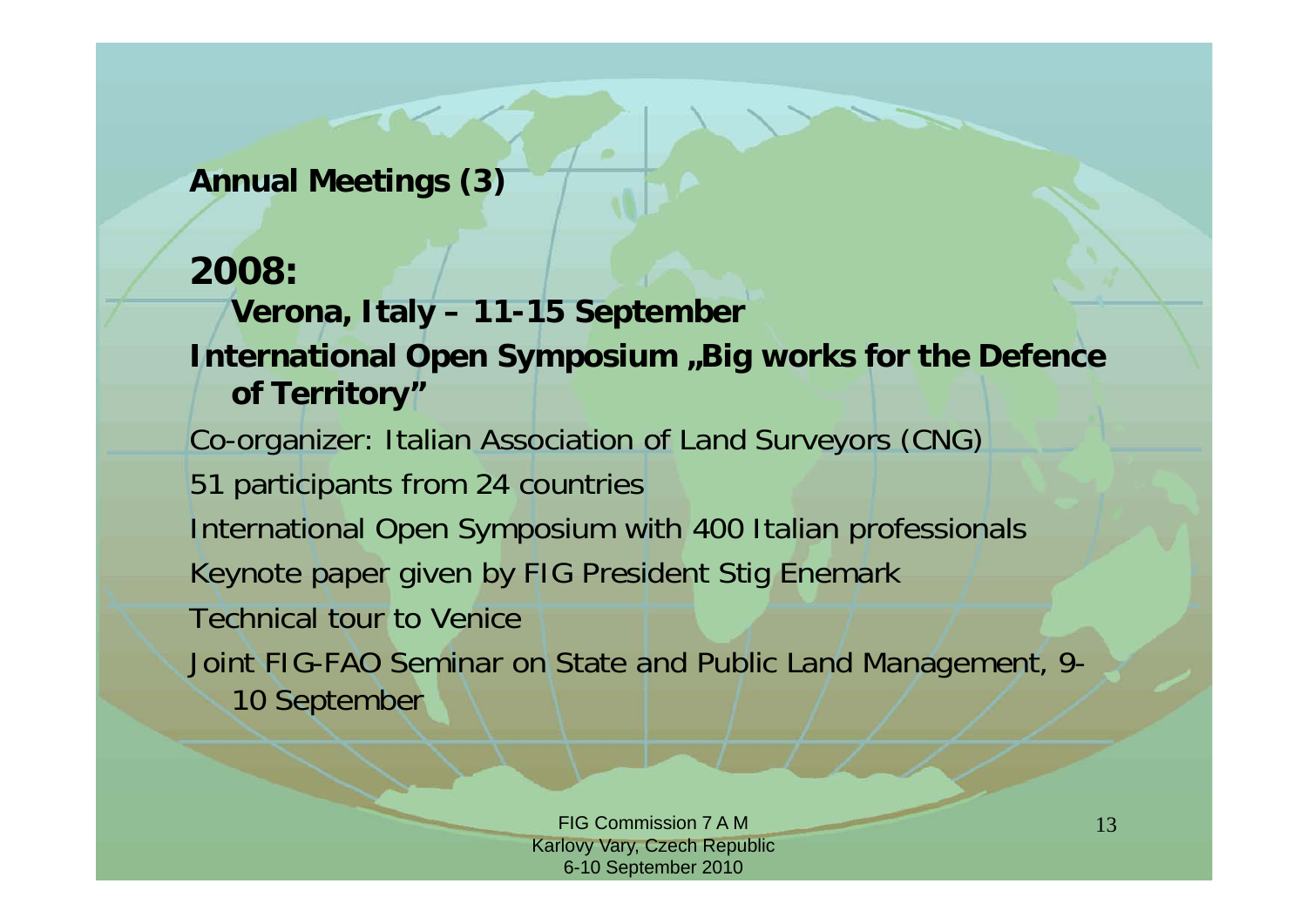### **Annual Meetings (4)**

#### **2009:Kuala Lumpur, Malaysia, 12-16 October**

#### International Symposium "Progressing toward "u" **cadastre"**

Co-organizer: Association of Authorized Land Surveyors of Malaysia (PEJUTA)

More than 40 delegates from 22 countries

International Symposium with 200 participants, 4 sessions, 13 papers

Keynote paper given by FIG President Stig Enemark

Technical tour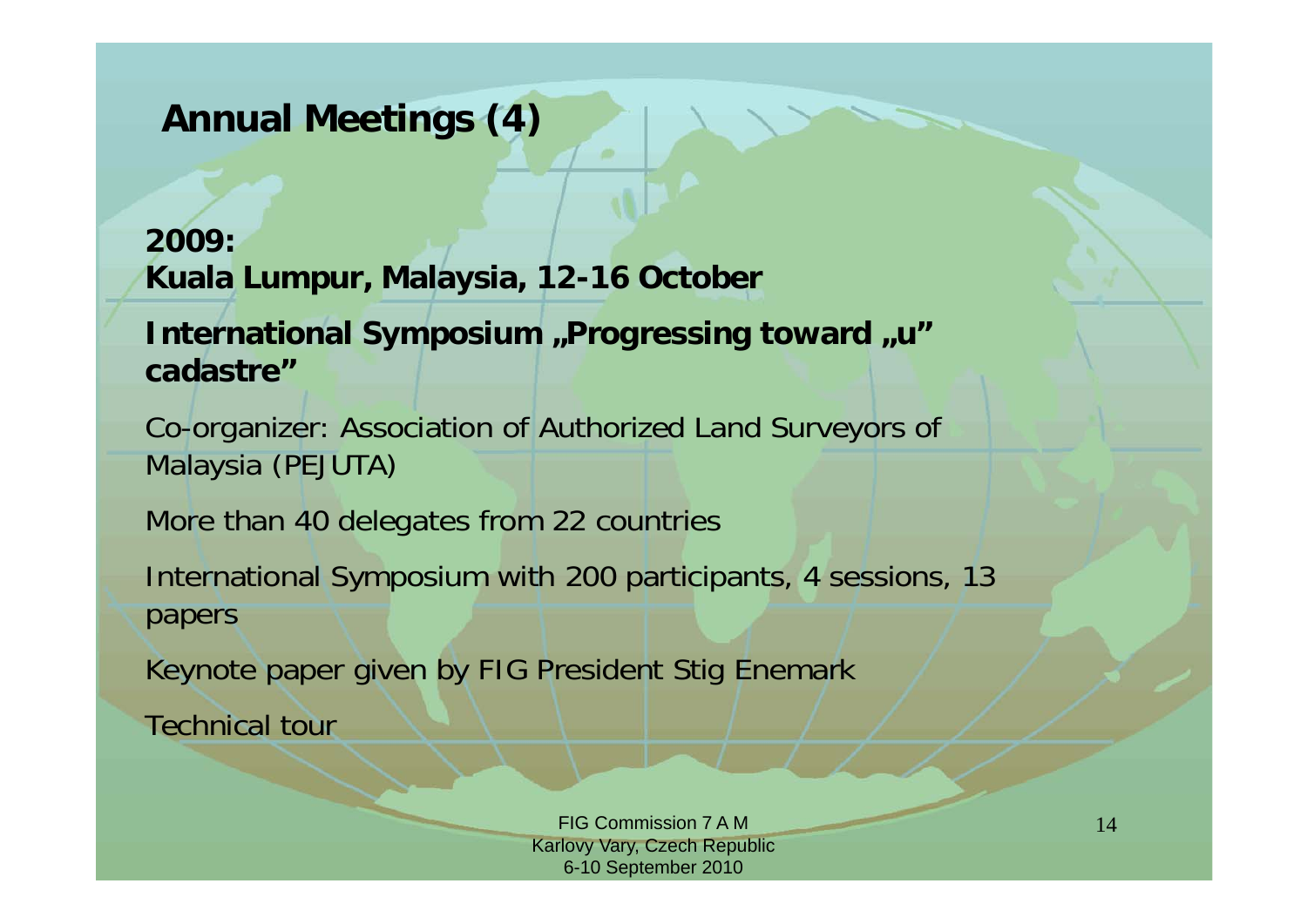#### **Annual Meetings (5)**

## **2010: Karlovy Vary, Czech Republic, 6-10 September International Symposium "Digital Cadastral Map"** Co-organizer: Czech Union of Surveyors and Cartographers Participants from 32 countries International Open Symposium with 3 sessions, 10 papers Keynote paper given by FIG President Stig Enemark Technical tour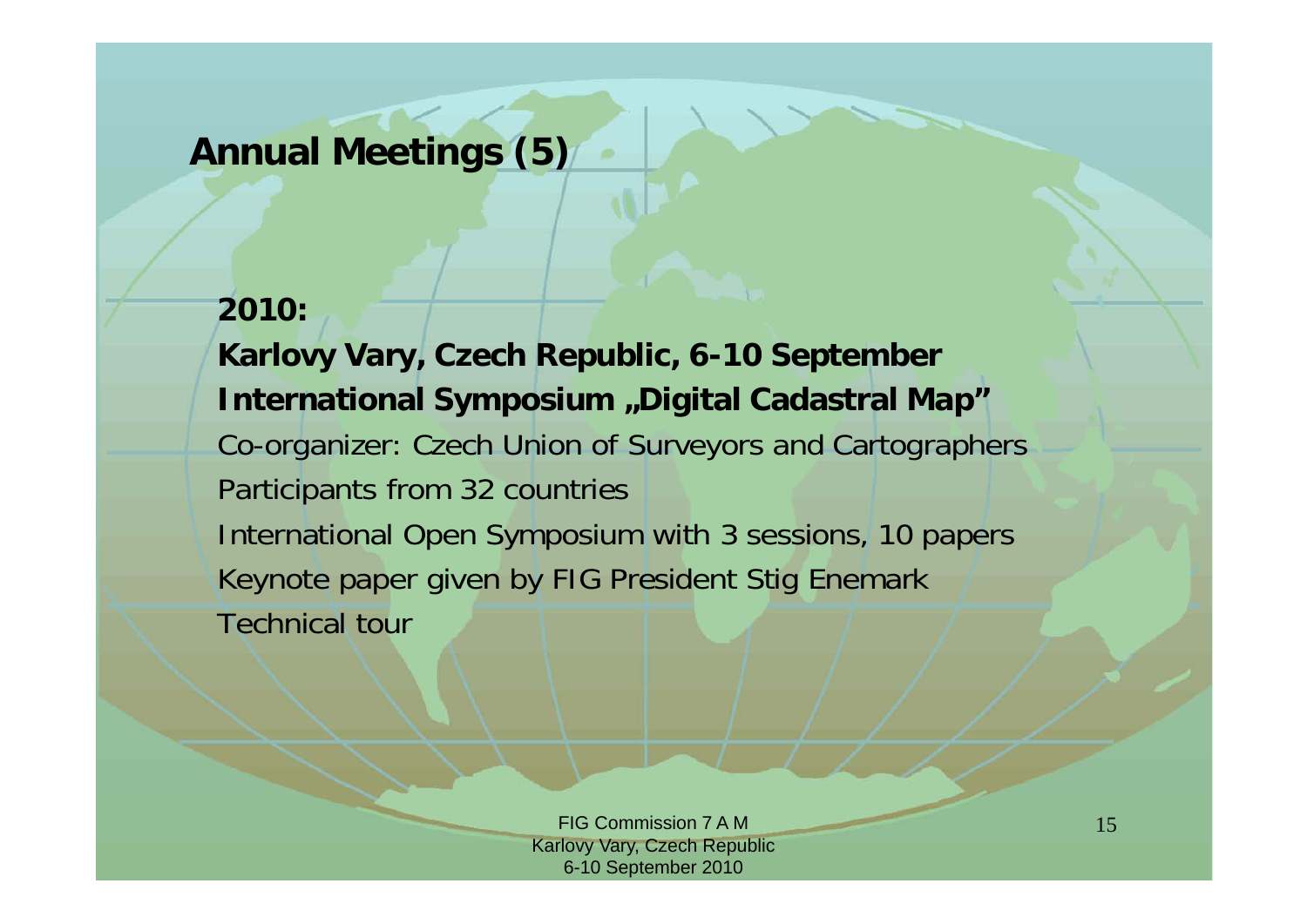## **FIG CONFERENCES, MAJOR EVENTS (1)**

#### **2007:**

**FIG Working Week, XXX. General Assembly, Hong Kong , SAR China, May 13-17, 2007**

500 participants, 64 technical sessions, 300 papers

Commission 7: 14 sessions, 5 joint sessions, 70 papers

**6th FIG Regional Conference, San José, Costa Rica, 12- 15 November, 2007**

250 participants, 65% from Latin-America and the Caribbean

Commission 7: 6 sessions, 12 papers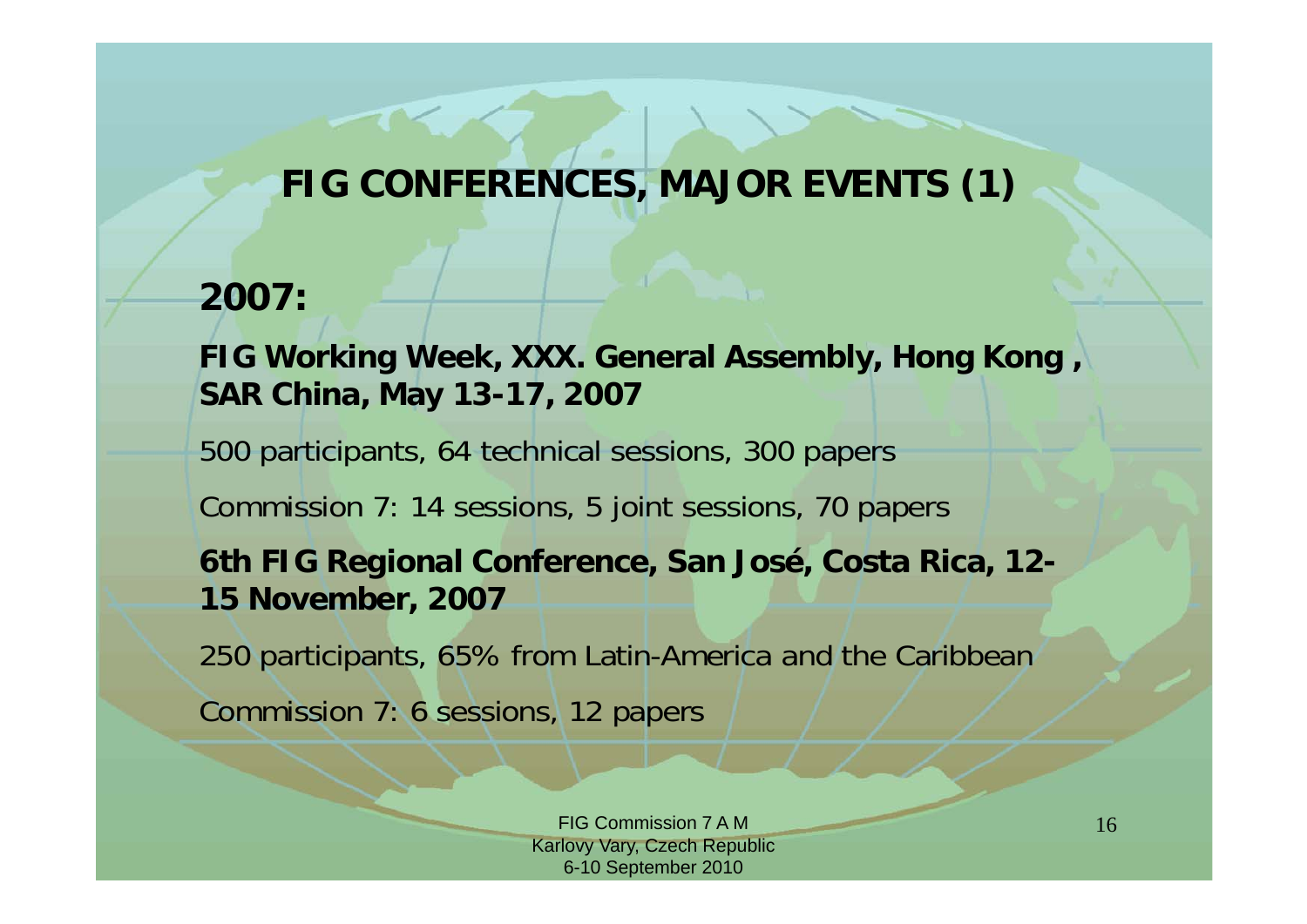### **FIG CONFERENCES, MAJOR EVENTS (2)**

#### **2008:**

FIG Working Week XXXI. General Assembly, Stockholm, Sweden, 14-19 June, 2008

Largest WW – 950 participants from 90 countries 90 technical sessions with 350 papers Commission 7 was involved in 39 sessions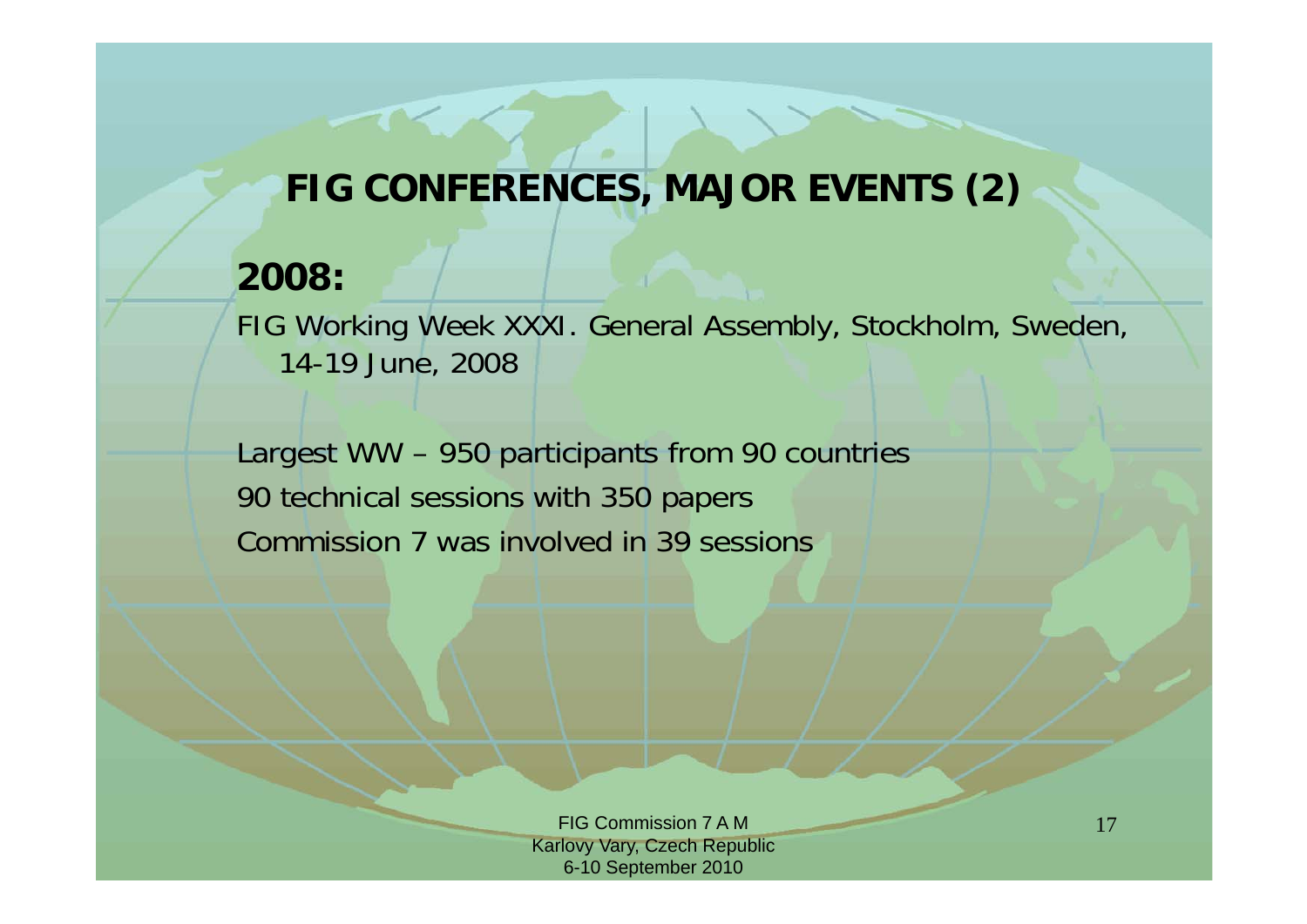## **FIG CONFERENCES, MAJOR EVENTS (3)**

#### **2009:**

- **FIG Working Week, XXXII. General Assembly, Eilat, Israel, 3-8 May 2009**
- 500 delegates from more than 40 countries, 60 sessions, 250 papers; Commission 7 was involved in 7 sessions: 30 papers, 6 joint sessions, 30 speakers

#### **7th FIG Regional Conference, Hanoi, Vietnam, 19-22 October 2009**

400 participants from 52 countries, 50 technical sessions, 150 papers; Commission 7 was involved in 6 sessions, joints sessions: 35 papers

**FAO Voluntary Guidelines for responsible governance of tenure of land and other natural resources** – 70 participants from Asian countries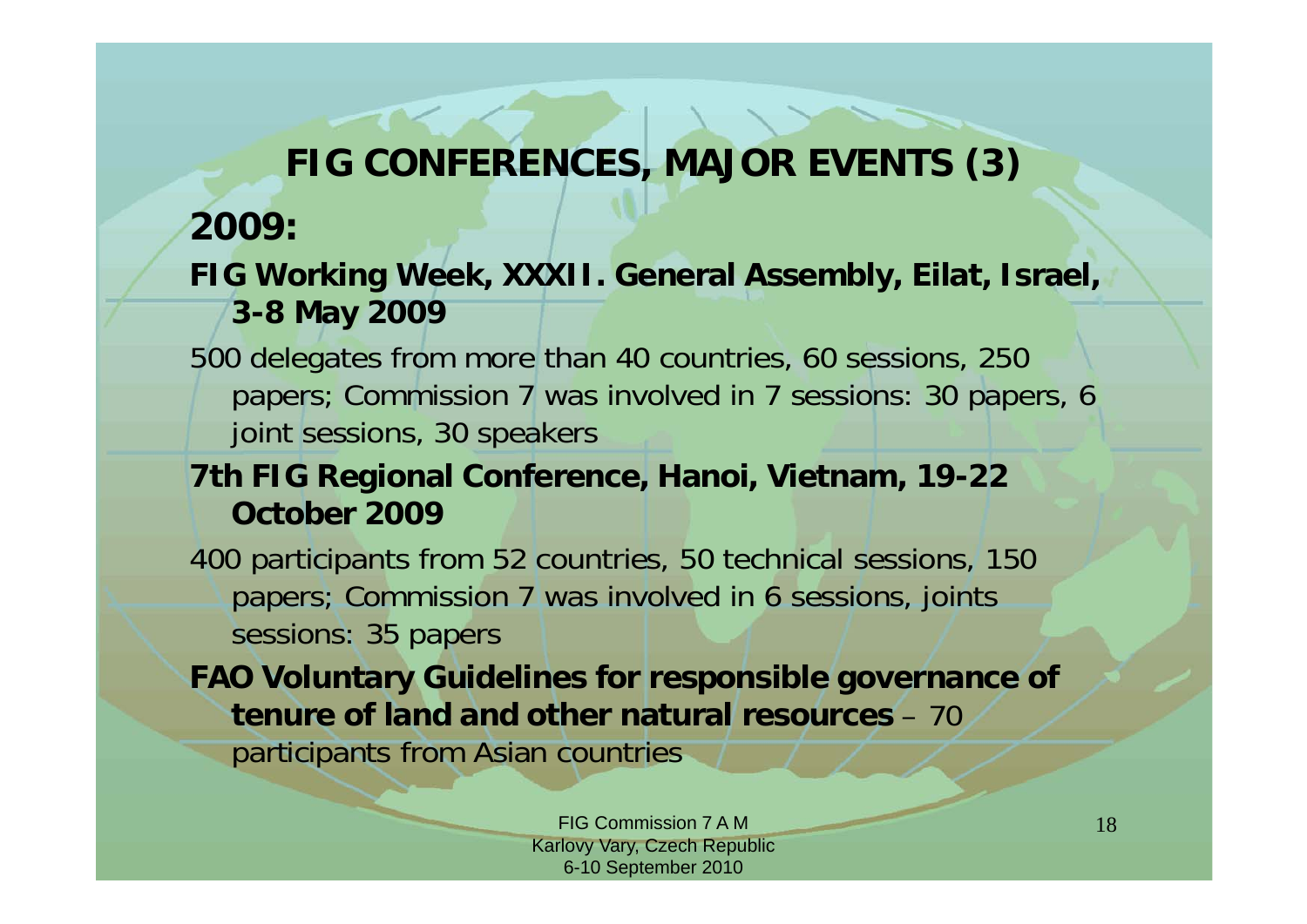### **JOINT CONFERENCES, EVENTS, MEETINGS WITH UN, WORLD BANK AND OTHER PROFESSIONAL ORGANIZATIONS (1)**

#### **2007:**

#### **Geoconference – Quebec, Canada, 2-5 October 2007**

Commission 7 Working Group 2 workshop on land administration for sustainable development

Daniel Roberge, Commission 7 Chair Elect, SØren Fauerholm Christensen, Chair WG 2

50 participants form 22 countries, supported by WB and UN organizations

**UN FAO Expert Group Meeting on the "FLOSS Cadastre" Project - Rome, Italy, 22-23 October, 2007**

Daniel Steudler, Chair WG 3 and András Osskó, Chair Commission 7

World Bank and Commission 7 support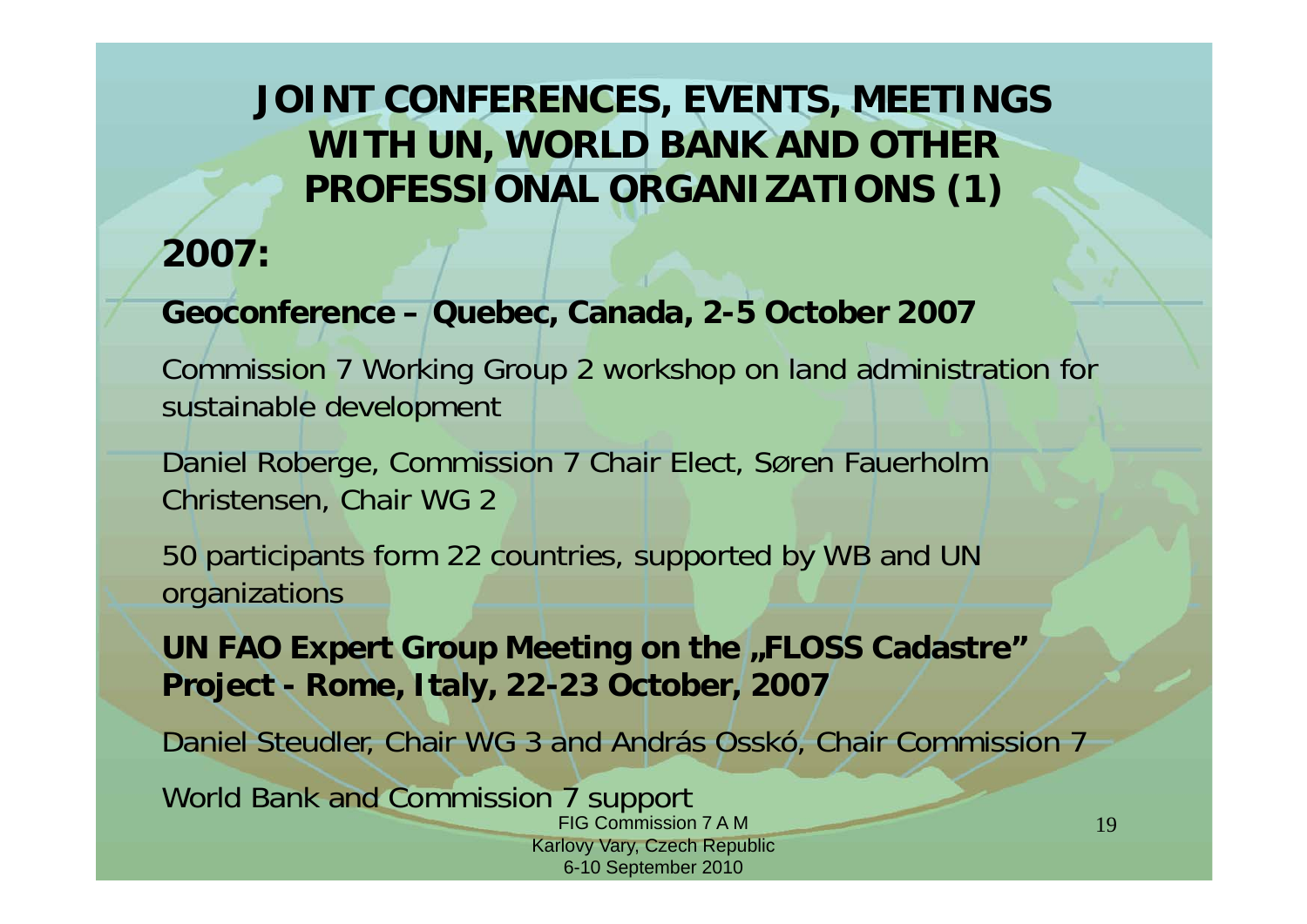**JOINT CONFERENCES, EVENTS, MEETINGS WITH UN, WORLD BANK AND OTHER PROFESSIONAL ORGANIZATIONS (2)**

**Expert Group Meeting "For African Land Registers UN Habitat – 26-27 November, Nairobi, Kenya 2007** Social Tenure Domain Model – Christiaan Lemmen20 participants from 13 countries **2008: Joint FIG-FAO International Seminar Workshop on "State and Public Land Management" – 9-10 September 2008, Verona, Italy** 64 participants, invited experts from 26 countries – 25

presentations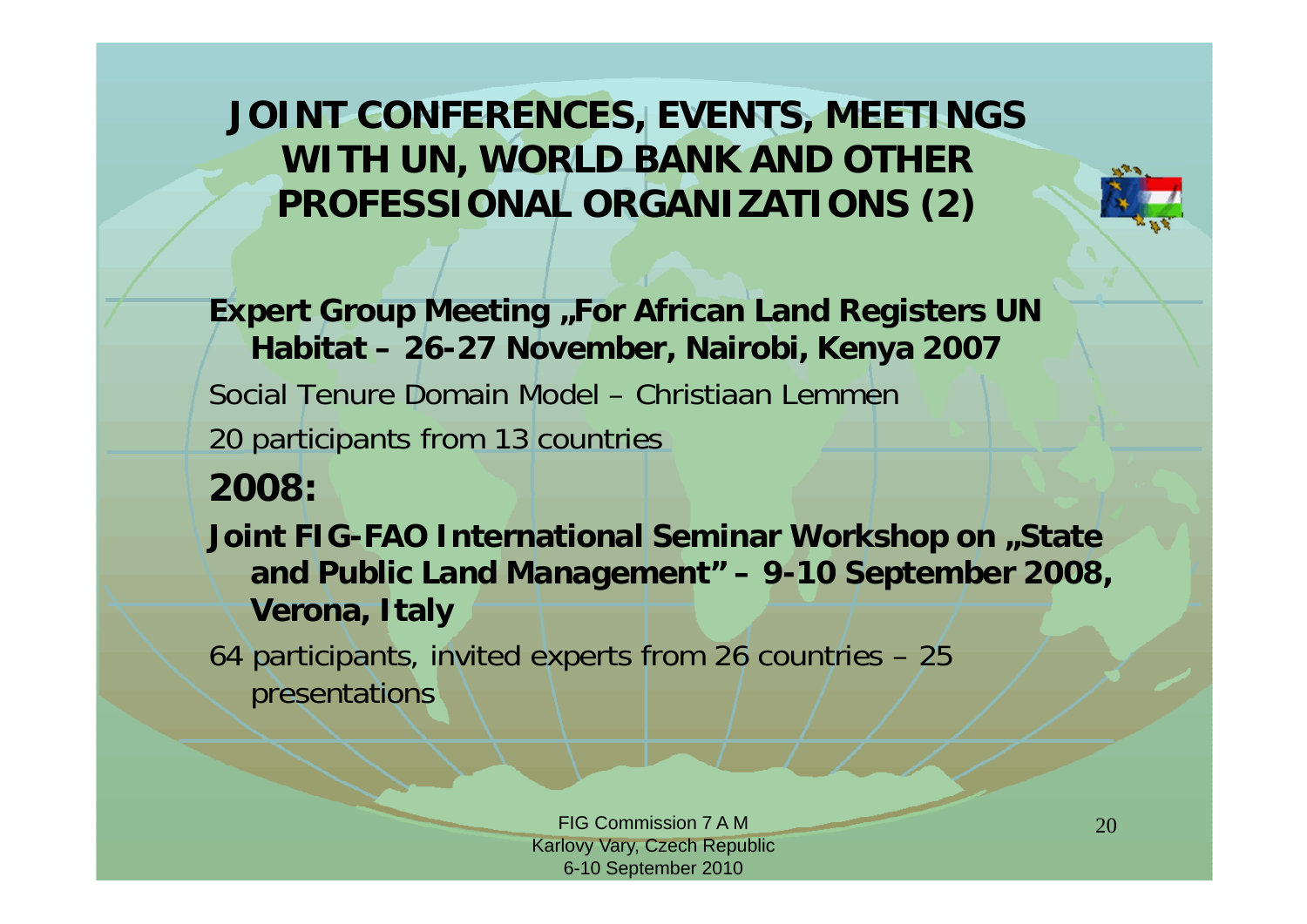### **JOINT CONFERENCES, EVENTS, MEETINGS WITH UN, WORLD BANK AND OTHER PROFESSIONAL ORGANIZATIONS (3)**

#### **2009:**

**Joint FIG-WB Conference "Land Governance in Support of Millennium Development Goals" – Washington DC, USA, 9-10 March 2009**

200 invited international experts – 20 sessions, 80 papers 8 Commission 7 delegates invited Chief Organizer: Paul van der Molen

> FIG Commission 7 A MKarlovy Vary, Czech Republic 6-10 September 2010

21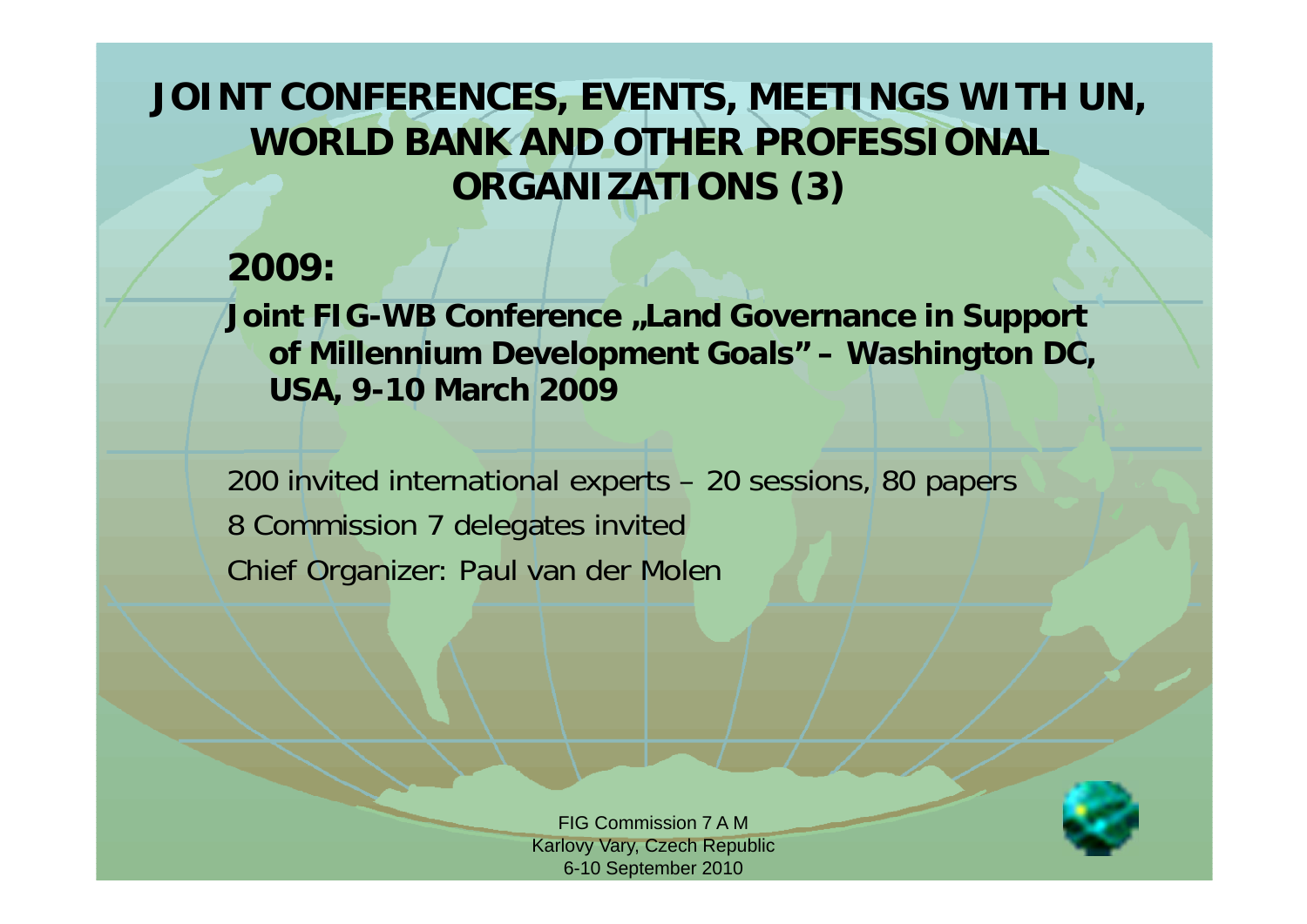## **JOINT COMMISSION ACTIVITIES**

#### **2008: Joint International Workshop "Sharing Good Practices on E-learning in Surveying, Geoinformation Sciences and Land Administration" – Enschede, The Netherlands, 11-13 June, 2008**

Organized by ITC, The Netherlands, FIG Commissions 2 and 7 Commission 7 contribution: Christiaan Lemmen, Paul van der Molen, Richard Grover and András Osskó with presentations Commission 2 contribution by Béla Márkus, Chair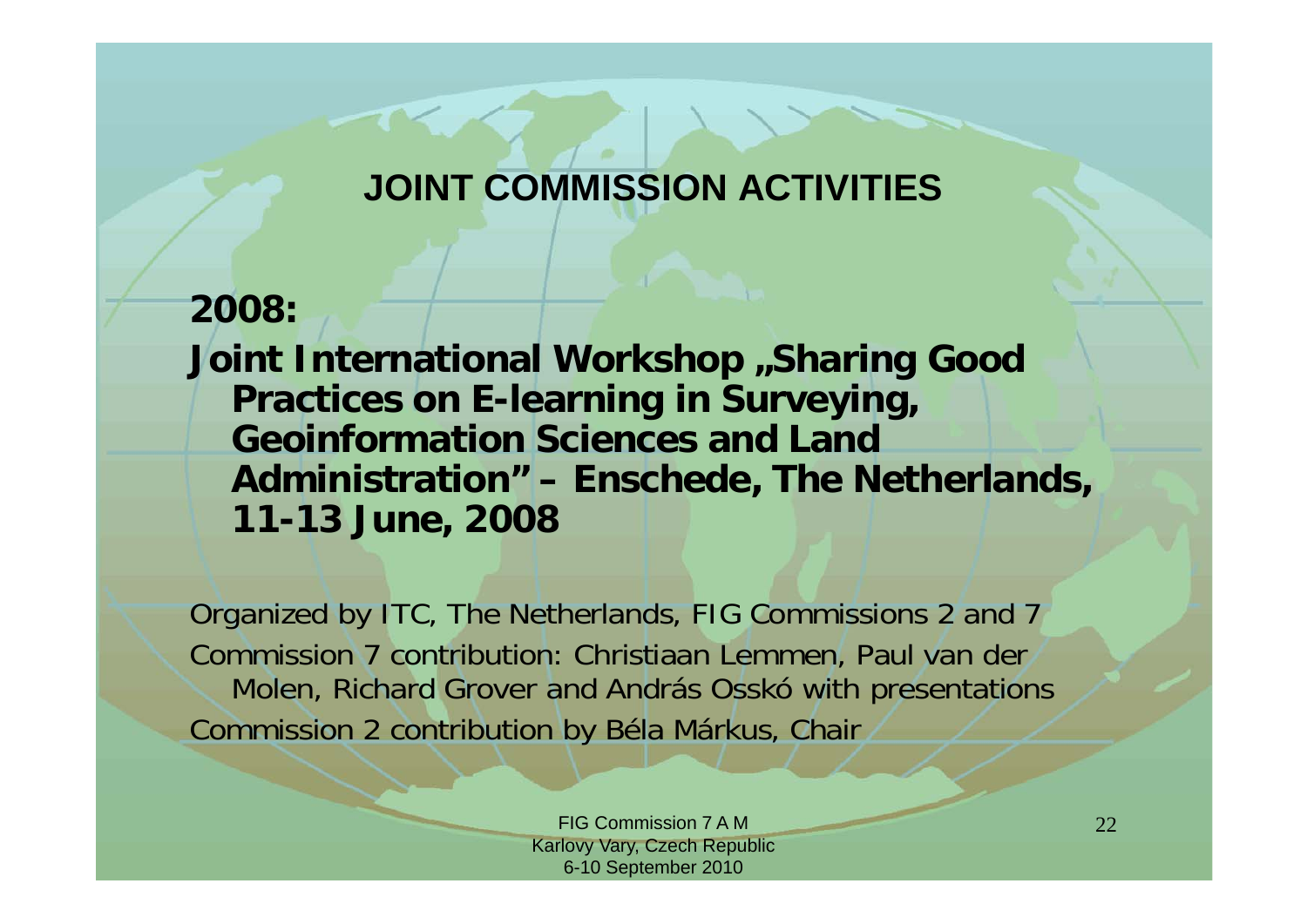### **JOINT CONFERENCES, EVENTS, MEETINGS WITH UN, WORLD BANK AND OTHER PROFESSIONAL ORGANIZATIONS (1)**

#### **2009:**

Conference on "Citizens' Right to the Real Property" – **Chisinau, Moldavia, 30 November – 1 December 2009** Organizer: State Cadastre Agency of Moldova in cooperation and

supported by FIG Commissions 7 and 3

End of "The Technical Assistance to Support Moldova First Cadastre Project"

Representatives from WB, WPLA, CLGE, EU Commission, Dutch Kadaster, Norwegian Mapping Authority and SIDA.

Commission 7 contribution: András Osskó, Chair, Daniel Steudler, Chair WG 3.

Commission 3 contribution: Chryssy Potsiou, Chair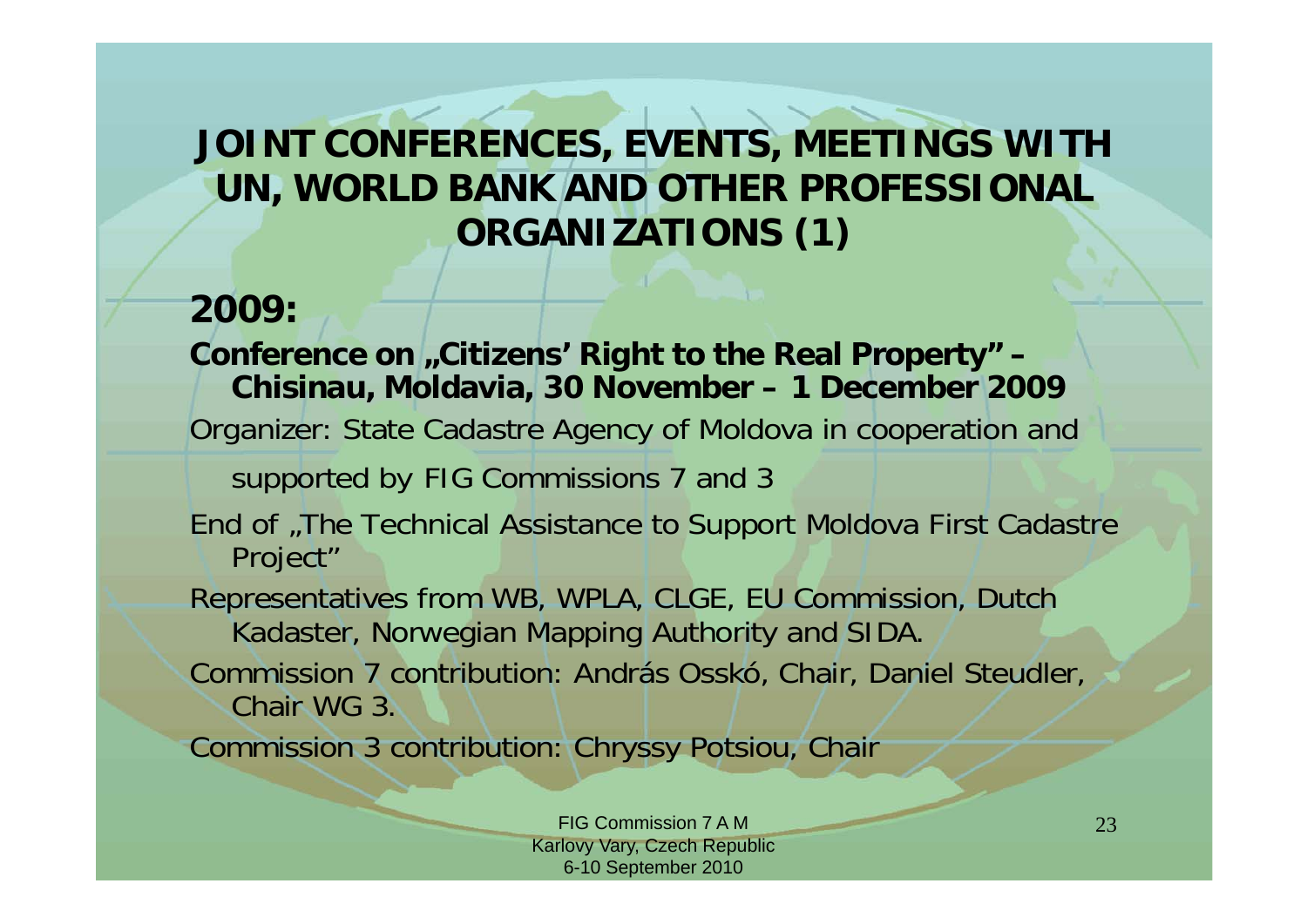## **JOINT CONFERENCES, EVENTS, MEETINGS WITH UN, WORLD BANK AND OTHER PROFESSIONAL ORGANIZATIONS (2)**

#### **2010:**

 $\bullet$ 

 **Joint FIG Commission 3 and 7 Conference "Development of cadastre and land data and technologies for their management in the countries of South-East Europe – Sofia, Bulgaria, 15-17 November 2010.**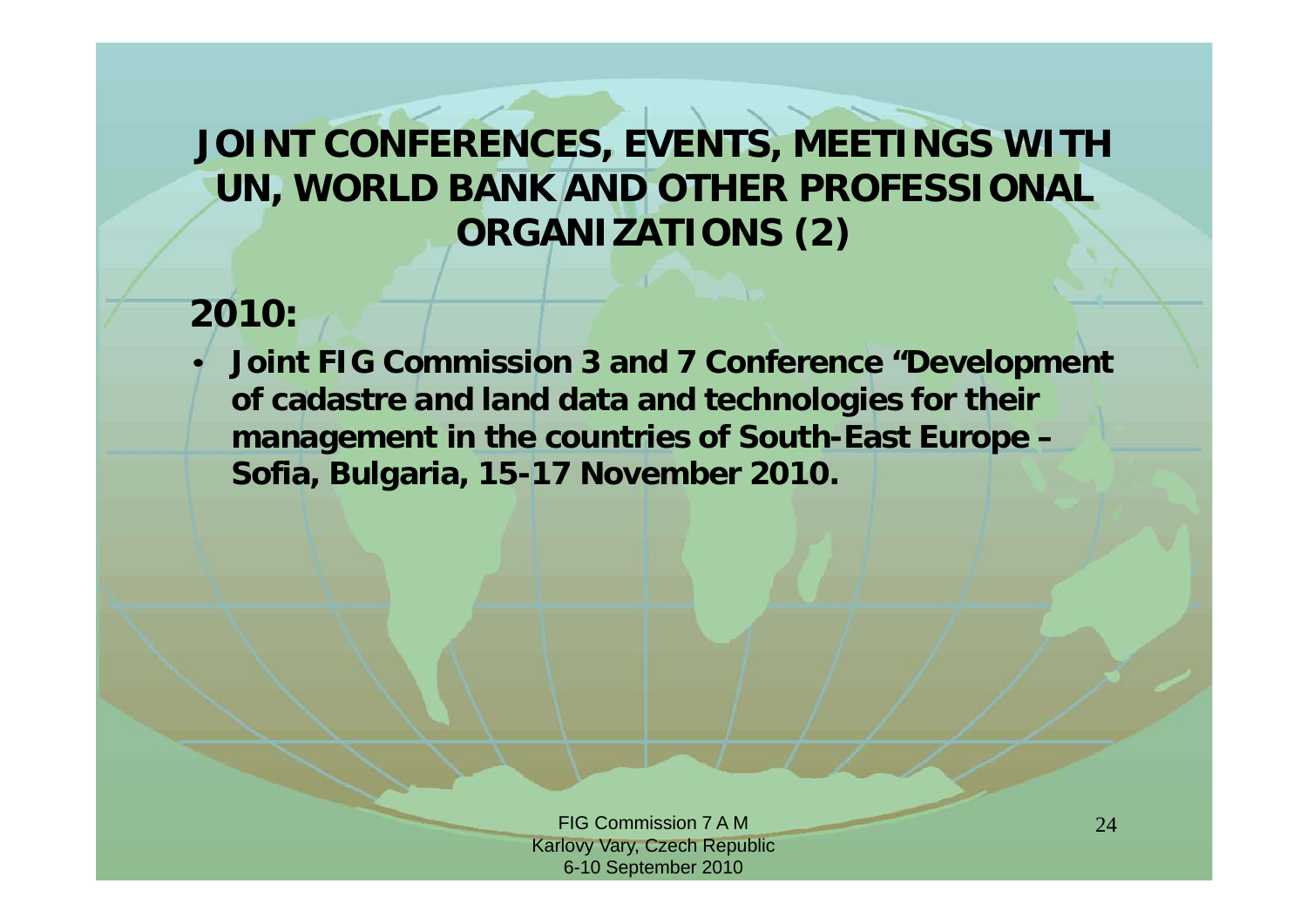### **APPRECIATION**

#### **Success of Commission 7: active work and participation of delegates in FIG and other events**

- Thanks to the member associations organizing and supporting annual meetings
- Thanks to working group chairs and chair elect for their work and support

Thanks to my Hungarian team, Gyula Iván and Mária Tóth Thanks for the support of the Hungarian member association, MFTTT, the Institute of Geodesy, Cartography and Remote Sensing (FÖMI) and the Budapest Land Office

Thanks to FIG Council and Office, especially Markku Villikka and President Stig Enemark for their support.